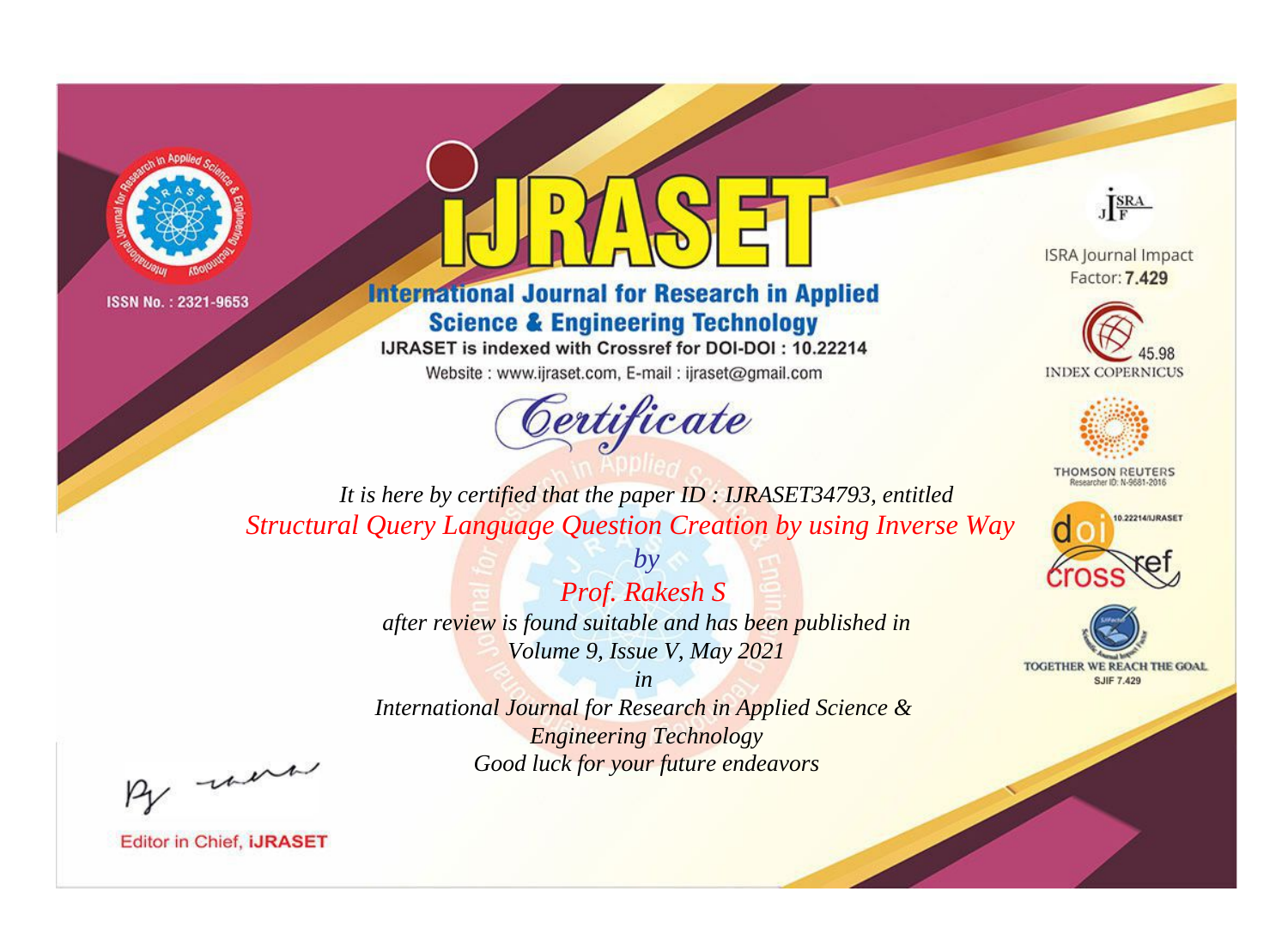



**International Journal for Research in Applied Science & Engineering Technology** 

IJRASET is indexed with Crossref for DOI-DOI: 10.22214

Website: www.ijraset.com, E-mail: ijraset@gmail.com



JERA

**ISRA Journal Impact** Factor: 7.429





**THOMSON REUTERS** 



TOGETHER WE REACH THE GOAL **SJIF 7.429** 

*It is here by certified that the paper ID : IJRASET34793, entitled Structural Query Language Question Creation by using Inverse Way*

> *by Mr. Sumit Chaudhari after review is found suitable and has been published in Volume 9, Issue V, May 2021*

> > *in*

*International Journal for Research in Applied Science & Engineering Technology Good luck for your future endeavors*

By morn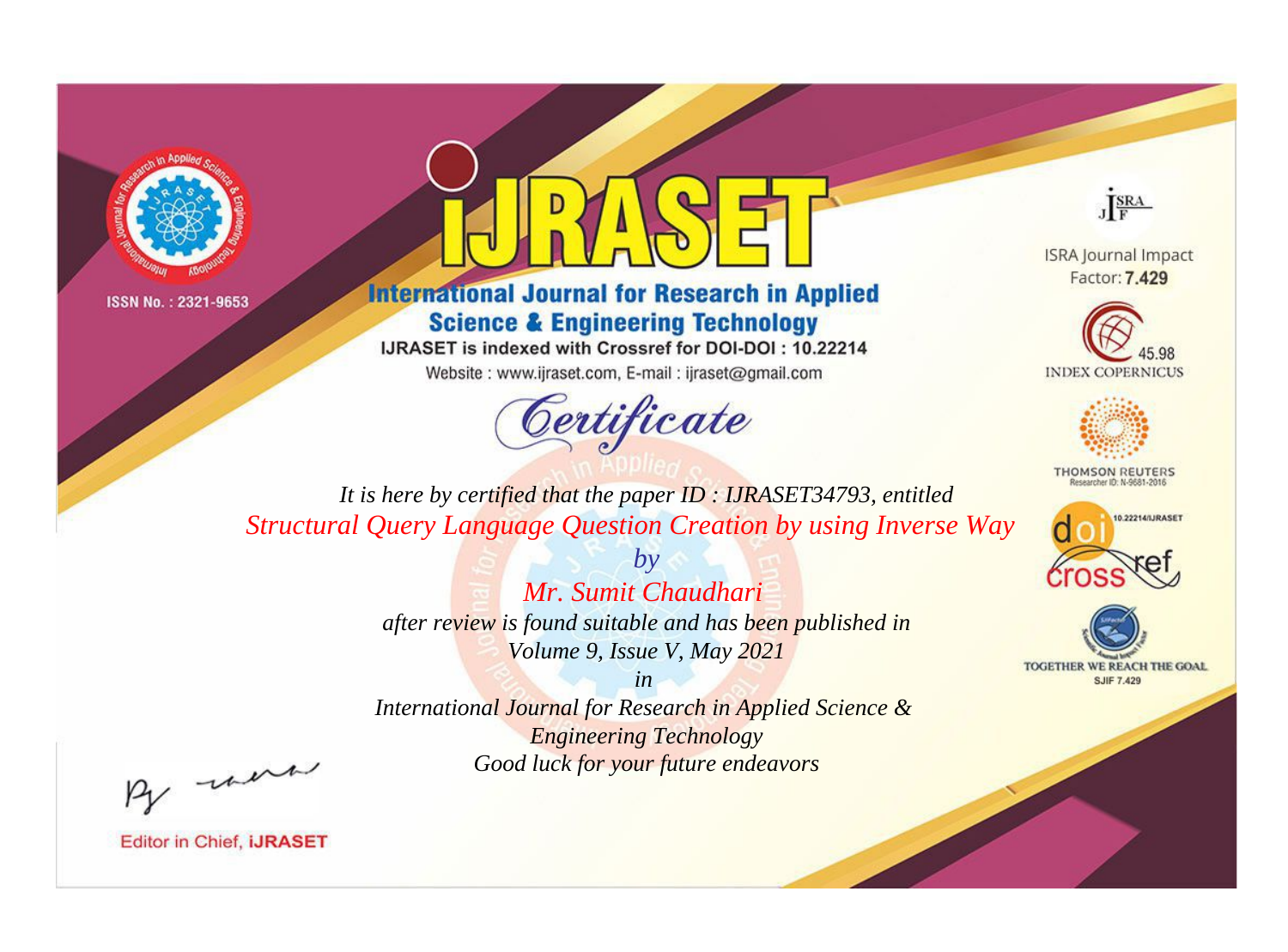



**International Journal for Research in Applied Science & Engineering Technology** 

IJRASET is indexed with Crossref for DOI-DOI: 10.22214

Website: www.ijraset.com, E-mail: ijraset@gmail.com



JERA

**ISRA Journal Impact** Factor: 7.429





**THOMSON REUTERS** 



TOGETHER WE REACH THE GOAL **SJIF 7.429** 

*It is here by certified that the paper ID : IJRASET34793, entitled Structural Query Language Question Creation by using Inverse Way*

> *Mr. Aditya Hire after review is found suitable and has been published in Volume 9, Issue V, May 2021*

*by*

*in* 

*International Journal for Research in Applied Science & Engineering Technology Good luck for your future endeavors*

By morn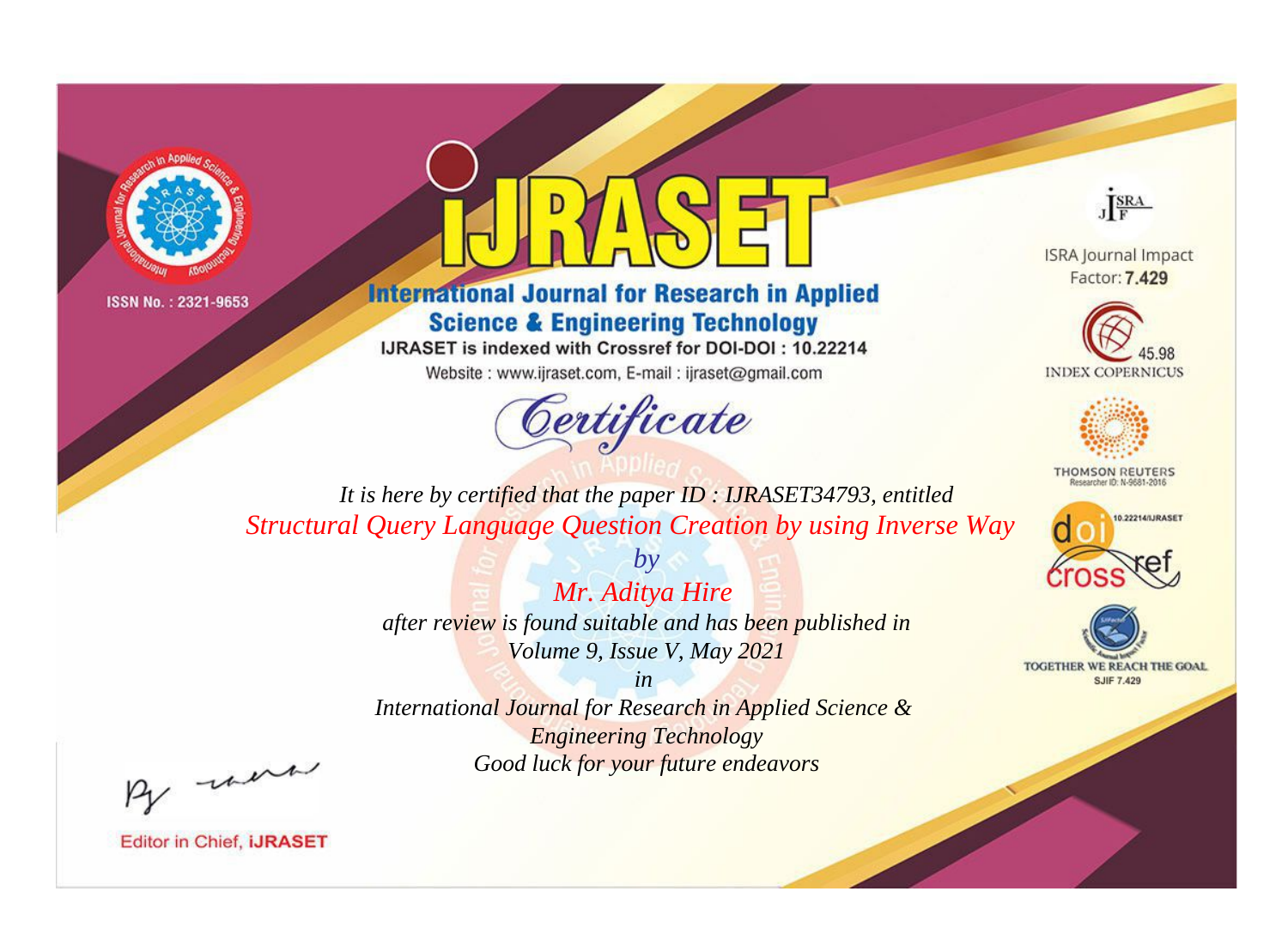



**International Journal for Research in Applied Science & Engineering Technology** 

IJRASET is indexed with Crossref for DOI-DOI: 10.22214

Website: www.ijraset.com, E-mail: ijraset@gmail.com



JERA

**ISRA Journal Impact** Factor: 7.429





**THOMSON REUTERS** 



TOGETHER WE REACH THE GOAL **SJIF 7.429** 

*It is here by certified that the paper ID : IJRASET34793, entitled Structural Query Language Question Creation by using Inverse Way*

> *by Ms. Bhagyashree Mandale after review is found suitable and has been published in Volume 9, Issue V, May 2021*

> > *in*

*International Journal for Research in Applied Science & Engineering Technology Good luck for your future endeavors*

By morn